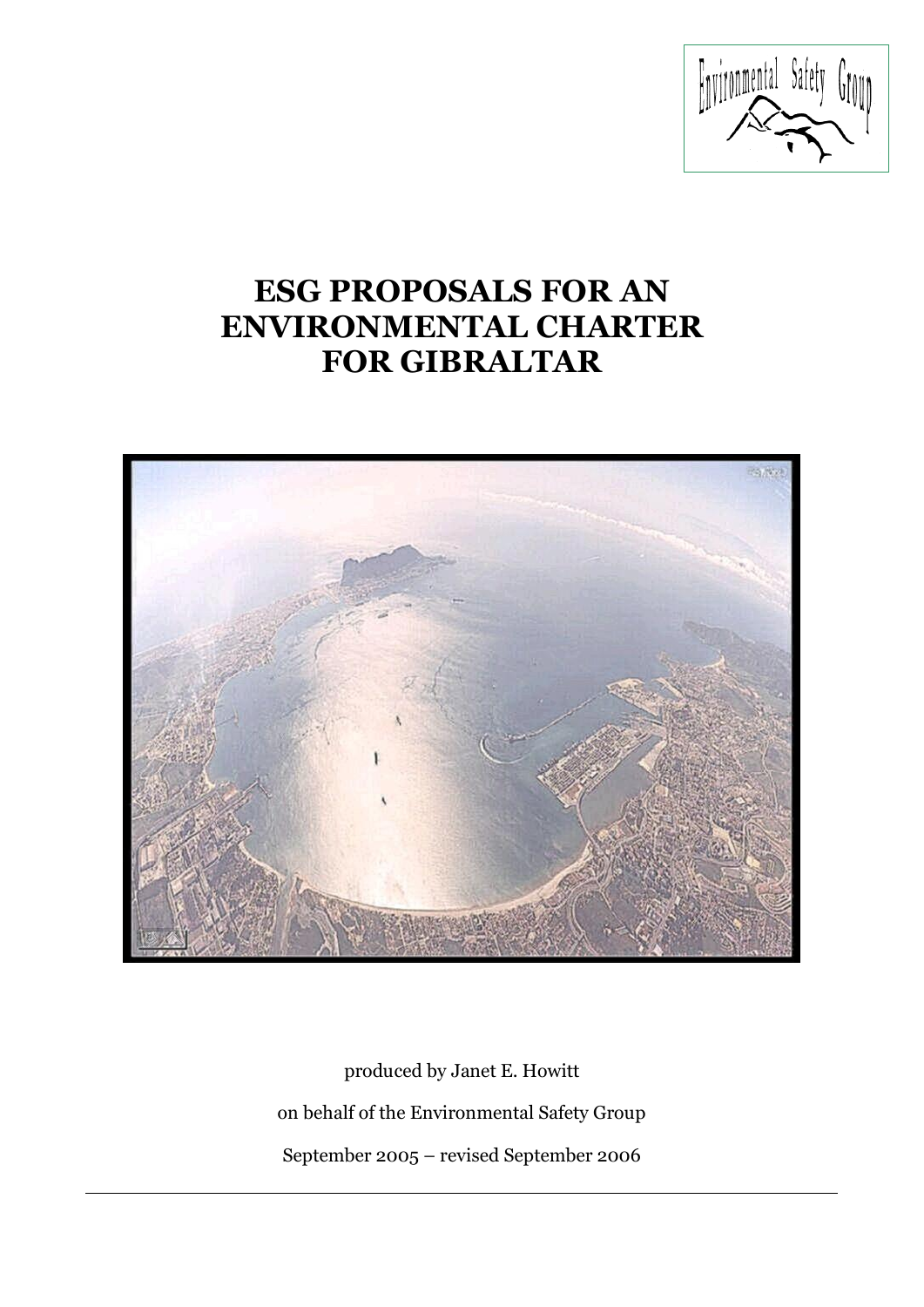# **Contents:**

| 2. Environmental Charter for the UK Overseas Territories and relevance to |  |
|---------------------------------------------------------------------------|--|
|                                                                           |  |
|                                                                           |  |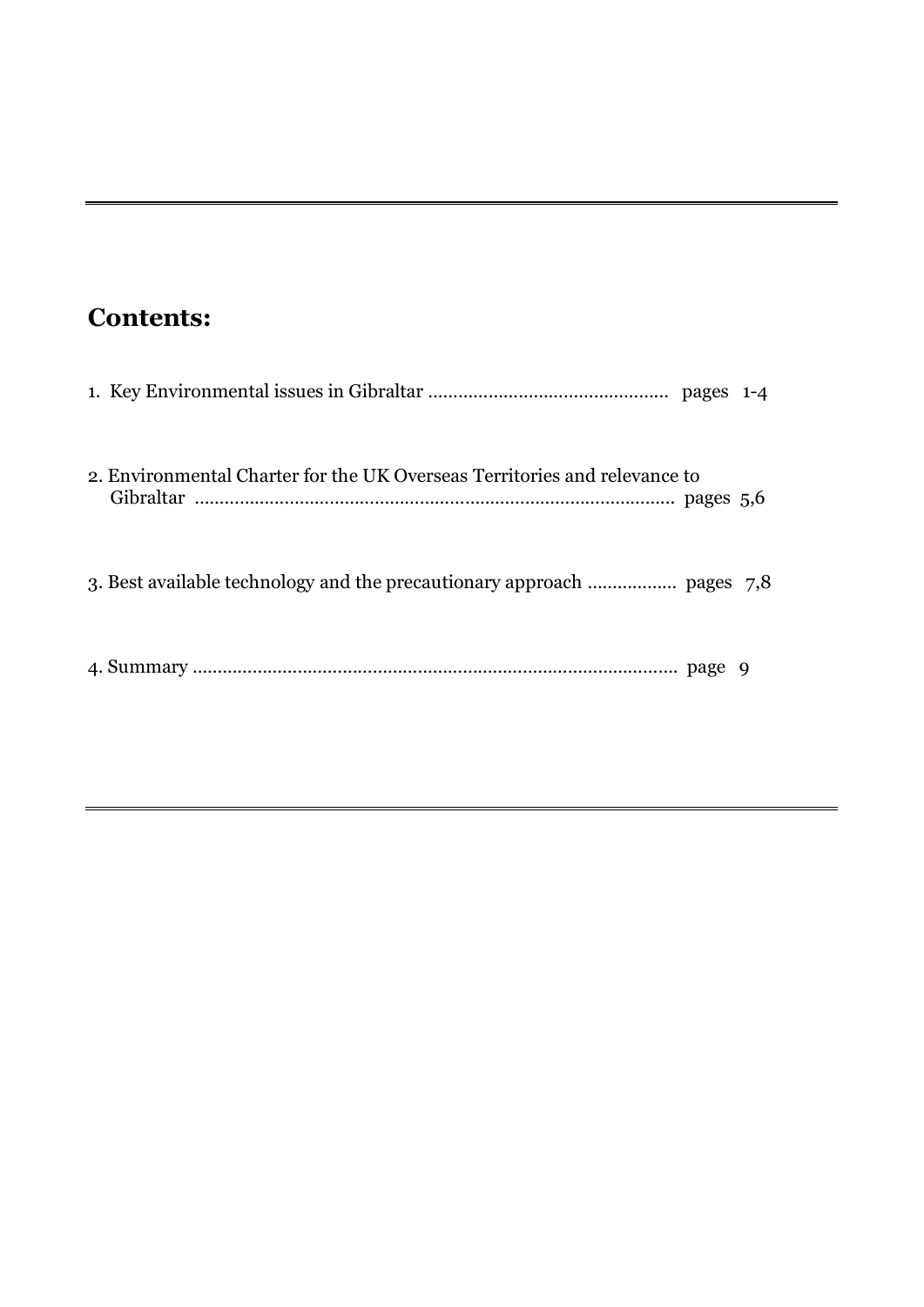# Key Environmental Issues in Gibraltar

Governments the world over continue to prioritise economic growth and expansion above environmental considerations. This wide spread denial in the face of overwhelming scientific evidence that our current modern societies are completely unsustainable and the reluctance to change could result in untold devastation for future generations. This denial perpetuates the myth that many prefer to live by that visible and traditional economic growth models are the way to prosper in a sustainable manner.

It is agreed that Gibraltar is somewhat of an unusual case which does not fall within many typical situations. Nevertheless, sustainability spells out the need to conserve, preserve, nurture and protect what one has in a manner in which it can last and sustain communities beyond the needs of the immediate generation. Renewable energy systems, recycling, aiming for a carbon and waste neutral society and finding ways to create as many home grown economic options for a community which can withstand external economic forces has to be given active and serious investment in Gibraltar.

An important step in this necessary process is having an environmental charter. The ESG has consistently campaigned for such a policy or charter to be developed and implemented in Gibraltar without further delay. As such, the group welcomed the opportunity of participating in the consultation process driven by the current administration towards the Charter formation back in September of 2005.

This document provides the reader with a summary of the critical areas the ESG recommended for consideration by Government when drafting up its Environmental charter.

### **Critical areas to be included are:-**

### **A) Awareness:**

- *Stakeholder and community participation in major decisions that will*   $\bullet$ *impact on the environment*
- *Sustained environmental education campaign, including an enhanced antilitter policy to include a revised plan to tackle issues as highlighted in the recent ESG clean-up campaign*
- *Support NGO programmes already working towards raising awareness of environmental issues. For example, support the promotion and protection of our local biodiversity by taking appropriate actions as advised in the "Upper Rock Management Plan" produced by GONHS, this to be made public for enhanced awareness by Govt departments and the public alike*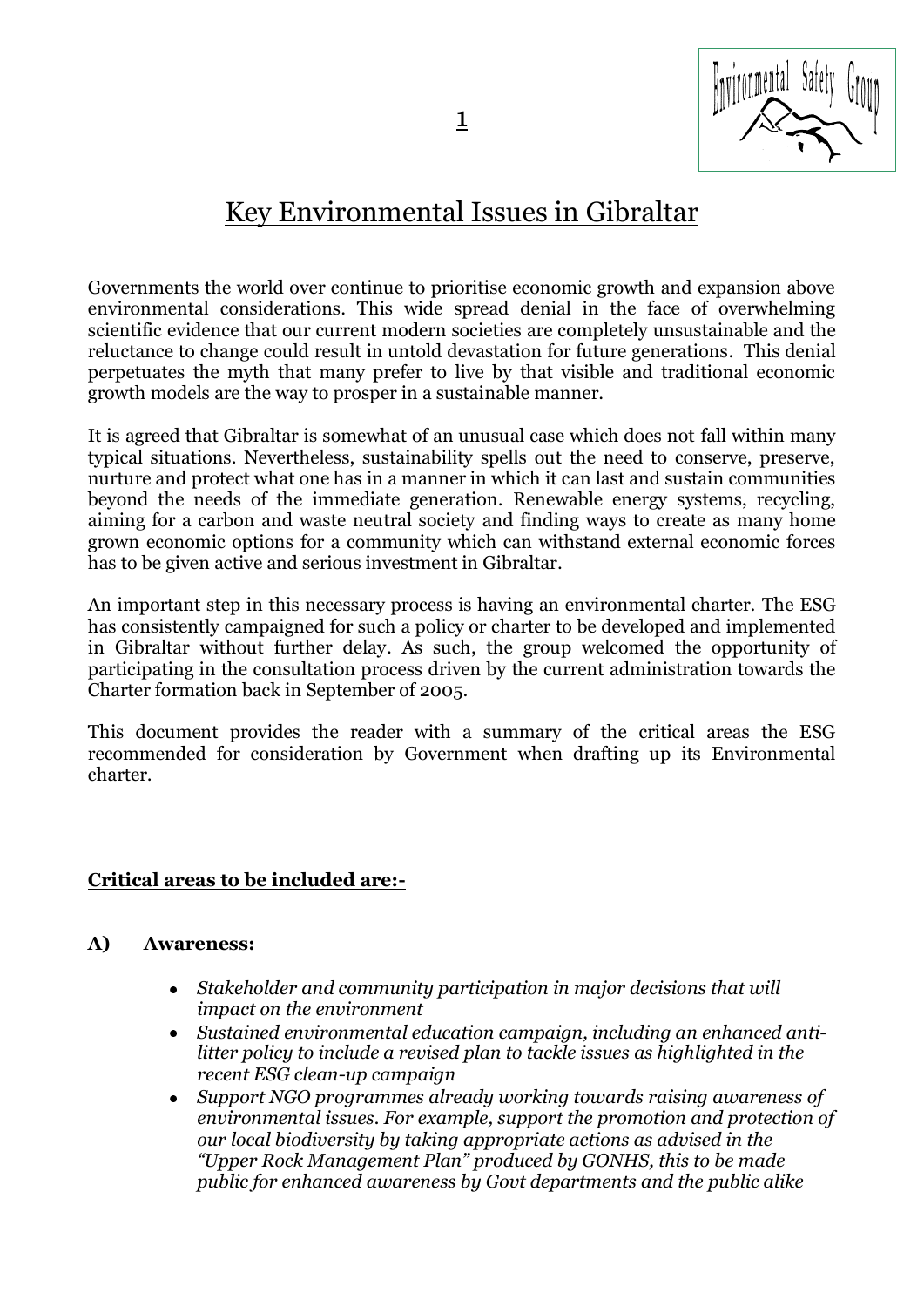### **B) Renewables:**

- *Need for Gibraltar to supplement Gibraltar's energy requirements by harnessing renewable sources*
- *Set progressive targets for investment in renewable energy systems that can supplement growing energy requirements, thus reducing CO2 and greenhouse gas emissions; providing ultimately cheaper energy choices*

### **C) Recycling:**

- *Immediate and urgent launch of government sponsored recycling scheme as private initiatives have hit too many hurdles*
- *To explore how the proposed setting up of an incinerator will influence any recycling policy and its success as incineration will require substantial waste to burn efficiently*
- *Develop a waste and pollution (noise, air and water) policy aimed at reducing and recycling*

### **D) Commercial Activity vs. the Precautionary Principle & Best Available Technology:**

- *Government to* pursue *"best available technology " and "the precautionary principle" in all decision making policies affecting the environment(see Principle 15 – Rio Declaration)*
- *Gibraltar has little industry but facilities such as power generation/water distillation/sewage treatment/bunkering/dockyard services all have a heavy environmental impact and require to be brought in line with environmental regulation and protection of public health and the environment; this needs to go beyond the letter of the law when Gibraltar's topography and size means legislation is often inadequate to protect people's right to an unpolluted environment*
- *Commercial dockyard operations frequently affect residential areas in the south*   $\bullet$ *district and inspections must be made into its standard practices to see whether improvements can be made to reduce impact (several environmental laws are believed to be broken on a regular basis)*
- *Bunkering levels having seen the reported 168% growth from 1995 to 2002*   $\bullet$ *requires a policy in line with this degree of expansion : load on the environment, raising of risk threshold , need for vapour recovery systems to be applied at every point of fuel transfer etc. Non-explosive levels of benzene as well as other harmful gases pose great risk to human health so containment is therefore vital at every stage*
- *Intergovernmental dept. co-operation to embrace a greening up policy to lead by example; improved communication measures to maximise use of resources*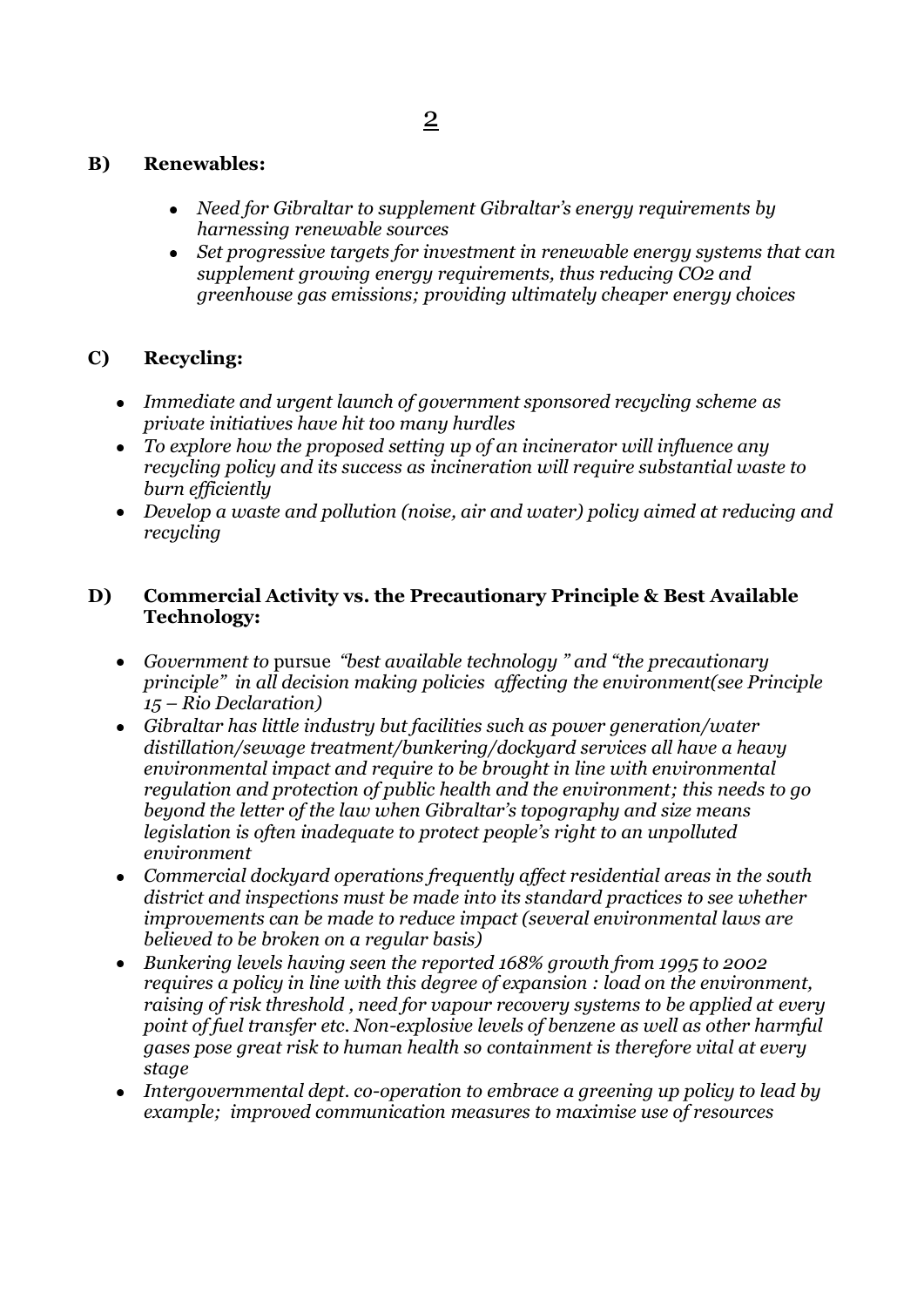## 3

#### **E) Regulation:**

- *Make the Environment Agency truly independent with powers to enforce environmental legislation which is in place to safeguard health of community and environment. If this is not possible then alternately set up an independent regulatory body to enforce environmental regulation*
- *Continuous upgrading of our air and water monitoring systems*
- *Introduction of wardens in the Upper Rock & litter wardens throughout Gibraltar*

### **F) Property Development:**

- *Urgent need for publication of an up-to-date Development Plan for Gibraltar and a cessation on all major developments until such time as the plan is produced*
- *Major developments to be subjected to environmental impact assessments, whether govt or privately owned*
- *All new development in Gibraltar to include sustainable technologies such as green roofing, solar panels and conservation of energy and water processes. Building in of green areas – and preservation of existing ones*

#### **G) Traffic & Transport:**

- *Develop a transport policy which aims at encouraging healthy forms of transport*
- *Creation of a traffic model for Gibraltar to control the increasingly dangerous state of our roads. Speed and load control – (example Athens odds and even numbers, alternate days)*

### **G) Marine activity:**

- *Attention given to the activity of marine recreational users and impact on marine and human life*
- *Attention given to the uncontrolled and unmonitored raping of our seas in what is strictly a marine reserve again emphasising the need for wardens to protect our natural heritage*
- *Bunkering…*
- *Sewage – an ongoing issue – with untreated sewage going into the Bay from*   $\bullet$ *mushrooming populations' raw sewage can no longer be considered harmless as organic waste. Bacteria often present in sea during bathing season which leads to sicknesses, sometimes serious; Is being phased out so Gibraltar should follow suit*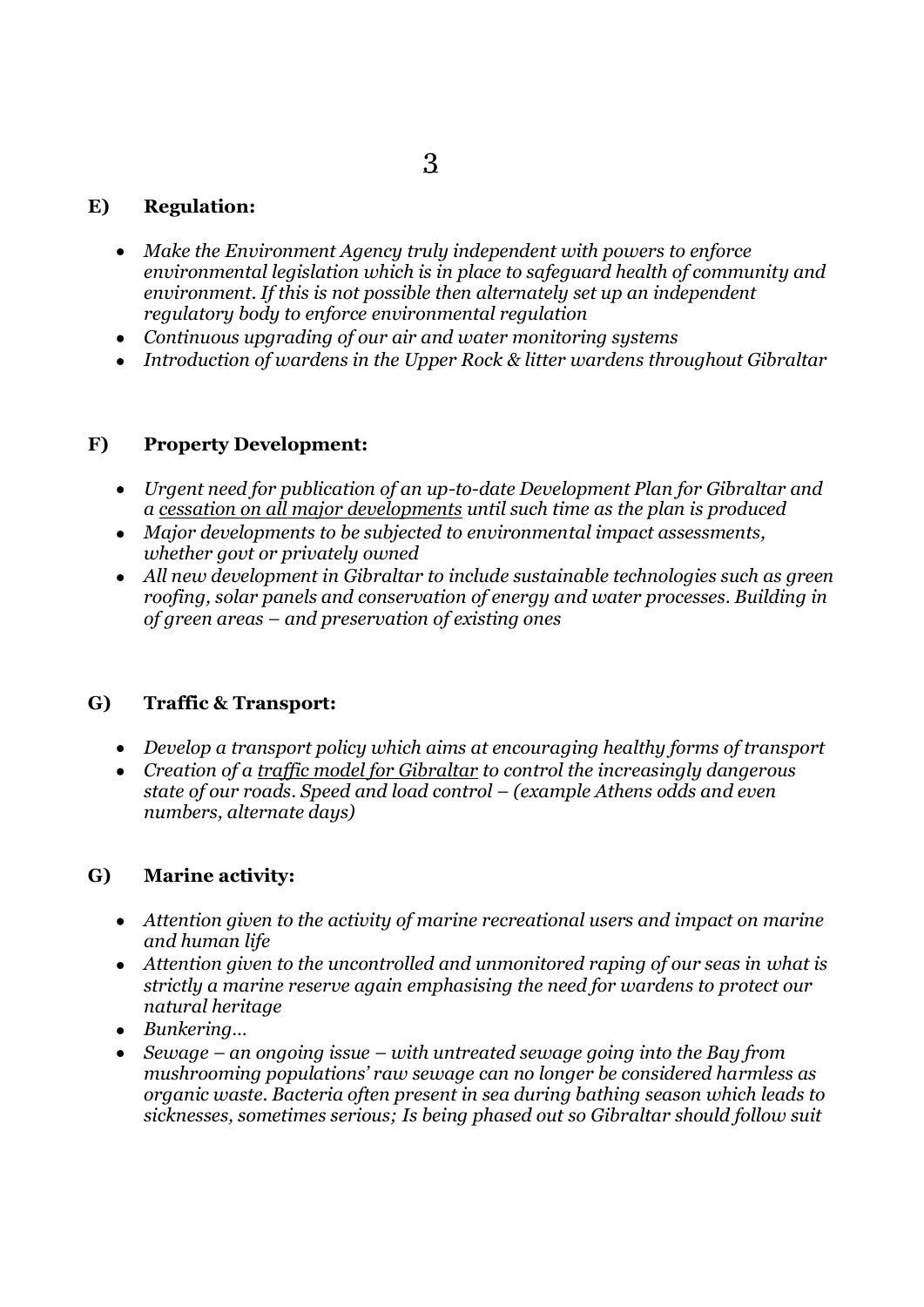#### **H) Large Scale Hazards:**

- *An Emergency Safety Plan for the Bay of Gibraltar to be in place without further delay to cover all activity in the Bay on a cross border basis*
- *An eventual nuclear-free Gibraltar with an interim policy to introduce a workable evacuation plan for a mild to medium nuclear accident that would facilitate a safe public response to a necessary wide scale movement of people. In the "unlikely" but not "impossible" scenario of a serious nuclear accident the experience with Tireless highlighted the impossibility of safely carrying out any evacuation model (known only to the services), due to panic, an international border, high density of numbers etc. As such, the ESG supports a nuclear-free Gibraltar. It should also be stated that there is no known threshold of safety of exposure to radiation. Gibraltarians should also have the minimum standards of information and safety as offered to UK residents near Nuclear Submarine berths which include information booklets and where to go for your potassium iodate tablets should an accident take place*

#### **I) Transborder Environmental issues**

*The ESG has dedicated a few years and a lot of its resources towards addressing Bay pollution produced by the heavy industries in Spain, across the border to Gibraltar. Much of its lobbying has been aimed at the European Commission via EU legislation as local legislation does not offer much recourse. The scale of this cross border pollution is of huge proportions and is undoubtedly contributing significantly to the ill health and the higher mortality known to exist in this region. This situation has largely been ignored by authorities on both sides of the border. In spite of the Bay being one ecosystem and shared environment commercial and industrial activities as well as massive reclamation projects get underway from either side with insufficient accountability both to its own citizens and to those across the border. The environment must take a central role in all cross border negotiations in good faith, with transparency and full accountability to the communities who reside here*

*These complicated issues presenting factors outside our own jurisdiction nevertheless need to be tackled and incorporated into any Environmental Policy wanting to make a real difference to the environment in Gibraltar and a safer future for our children.*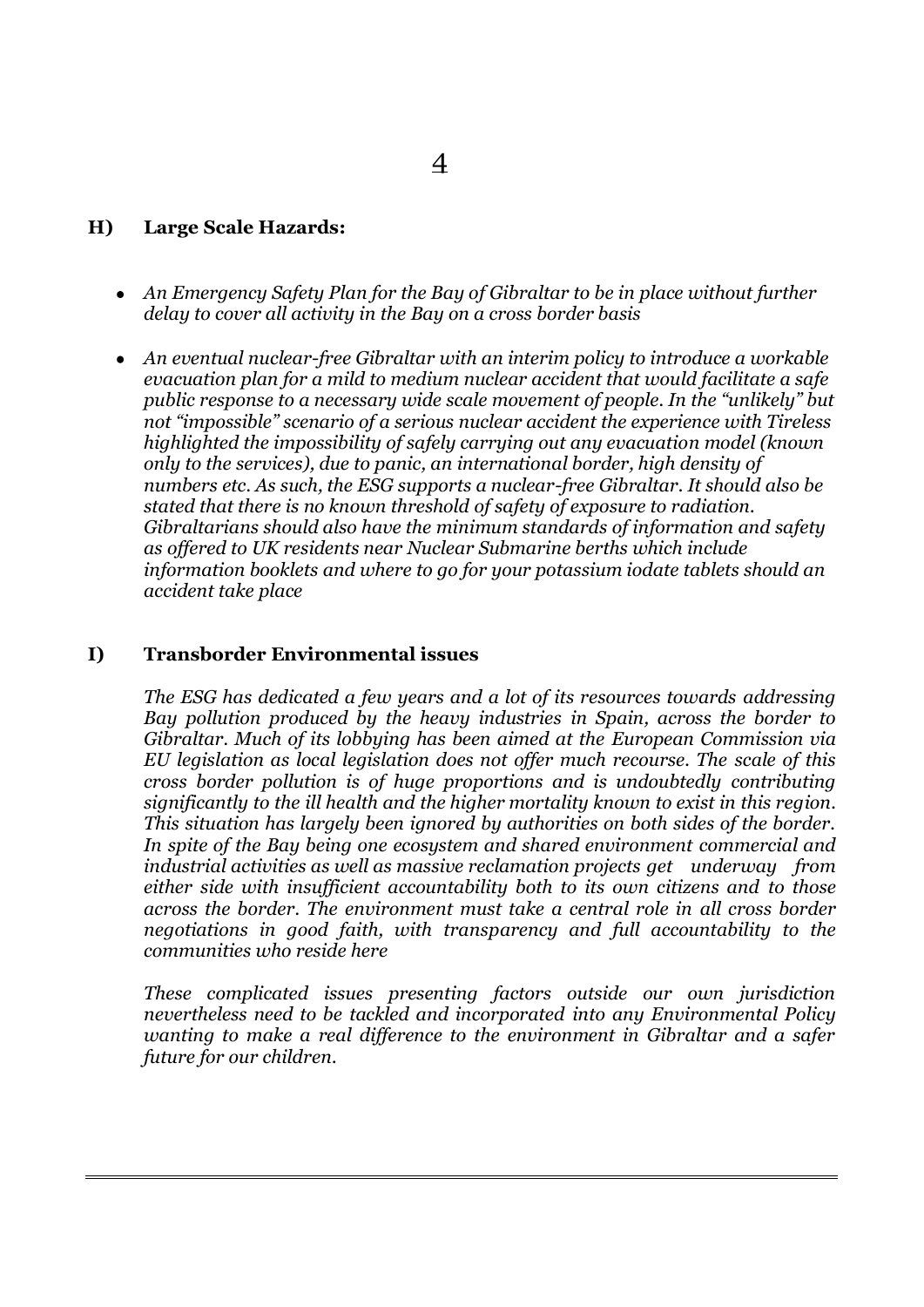## **Environmental Charter for the UK Overseas Territories Suitability and relevance to local issues**

#### 1.5 The ESG supports the **ten guiding principles** and commitments upheld within the Environmental Charter for the UK Territories

It understands that implementation of such a charter will require a lot of planning, discussion and agreement between all parties for action to be taken and for progress to be felt. This will undoubtedly take time. However, the main issue will be whether transparent enforcement of environmental legislation will be encouraged under the Charter and whether activities and technologies that benefit the environment will be actively pursued

If not, the group considers that the far-reaching and sound principles contained therein will be worthless and simply a paper exercise

- 1.6 One example is **guiding principle 9** which aims to control pollution by enforcing the "polluter paying principle". In reality this would affect our power stations, bunkering businesses, and commercial dockyard among others. All these activities produce noise nuisances as well as air or water pollution of a hazardous nature. To date, the system and authorities have been overly protective of such industries as Gibraltar's economy struggles to reach equilibrium through a politically turbulent period. Slop Oil as well as the plants based near Waterport Terraces are all heavily impacting the local environment (and if you doubt this please go round the estates and witness the condition of the walls and the quality of the air people are breathing most of the time. The recent expansion of SLOP Oil receiving Govt and EU funding begs the question of whether this would have gone ahead under **principle 3** which talks about identifying environmental opportunities, costs and risks in all policies and strategies. With the location of SLOP oil being very close to residential areas and the waste oil separation treatment being an open air process, fumes can often be smelt from different sectors in that vicinity. These smells are harmful containing the same toxins as in any fuel processing plant. The ESG understands that an impact assessment is being conducted on this plant but considers that the procedure should have been done ahead of the funding and licensing in case the study agrees that proximity to such a plant is dangerous and life threatening
- 1.7 Another example of an impacting activity on the Rock is that of bunkering on a 24 hour period producing round the clock noise and air emissions that recently were affecting so many that reports were constantly being made to all environmental bodies (including ourselves) with people suffering with nausea and vomiting, throat problems and headaches, problems usually attributed to the Oil Refinery. It is clear that since the massive increase in the bunkering service, fuel gases are frequently present in our ambient air and unfortunately we do not have adequate air monitoring data to explain what is in the air that we are breathing (only diffusion tube testing in these areas). Neither is this likely to change in the foreseeable future. It is hoped that in embracing **Principle 15 –Rio**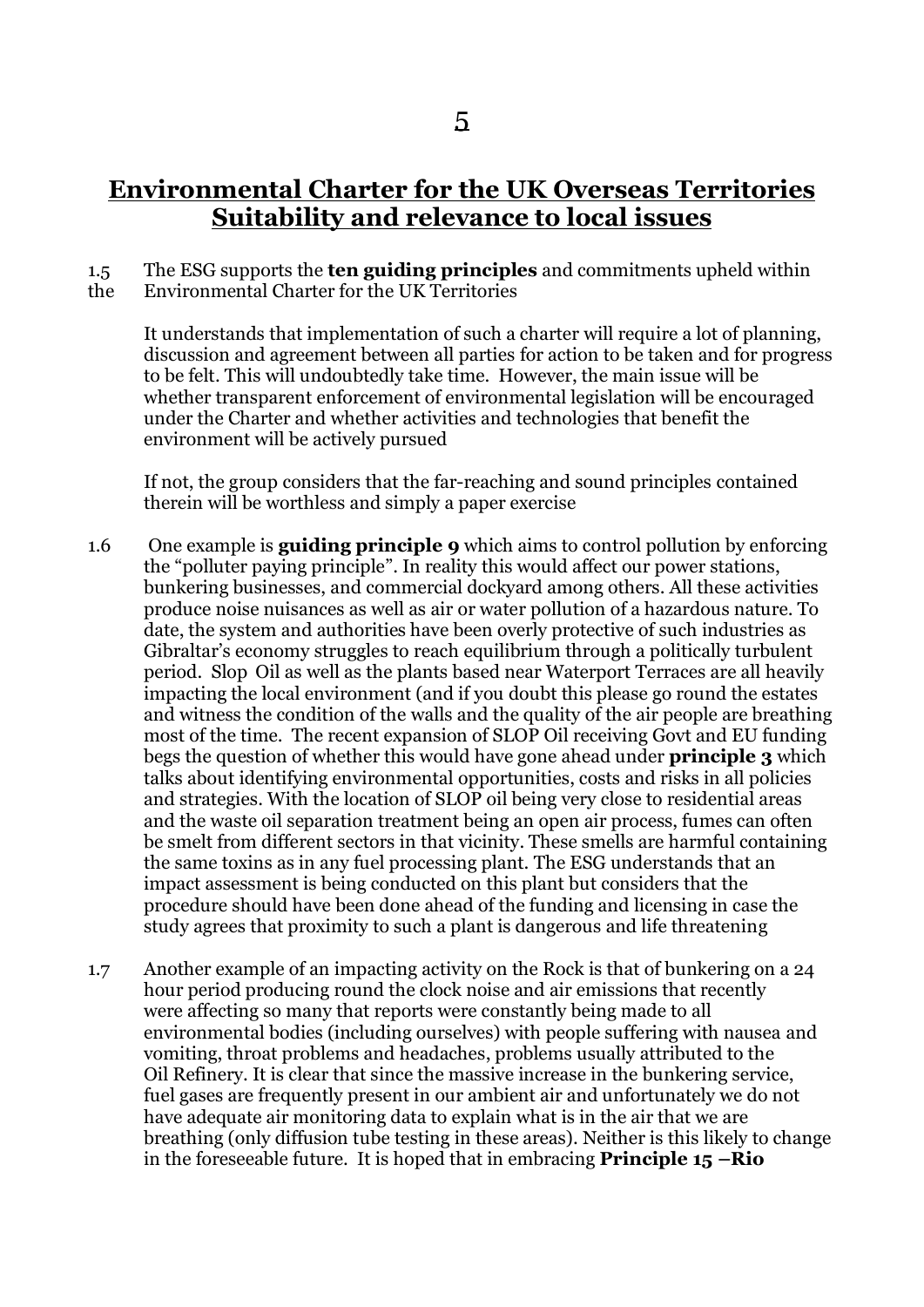**Declaration** the use of vapour recovery systems at every point of fuel transfer will become compulsory. The ESG intends therefore to investigate the quality of the air at these peak moments using the bucket technology (an EPA tried and tested methodology) to accelerate obtaining this important information

1.8 It is clear that it is important for Government to include **guiding principle 3** as a priority on how environmental considerations should be integrated within social and economic planning processes and the promotion of sustainable patterns of production and consumption within the territory. This brings us round to the need to :

#### **REDUCE - RE-USE - RECYCLE**

and to launch an information awareness campaign on pollution, waste, litter, value of recycling, and the constituents and benefits of sustainable lifestyles (eg water consumption)

- 1.9 Under Critical Areas and awareness, we mention the need for open and consultative decision-making on developments and plans which may affect the environment, with impact assessments also including consultation with stakeholders. This links directly with **Commitment 5** on the UK Territories Charter outline
- 2.0 The ESG notes that many environmental campaigns and educational programmes focus on broad environmental themes, the main areas of pollution, climate change, depletion of world resources, species extinction..etc. In its rounds of informal talks at schools, the group has been interested to see the gap of knowledge (not just the children) in some of fundamental issues of our local environment; the good and bad issues. As such, and in order to promote civic pride, awareness and sense of involvement, it would be of great value to introduce an awareness raising programme for schools to inform on "how and where what and why " - relating to the basics of running our society today. From energy production to waste disposal, to alternatives and to seek participation in problem solving would help create a more responsible culture. This would fit in to **Commitment 9**
- 2.1 Through the recent Clean up Campaign organised by the ESG it became very clear that our green areas are considered dumping grounds by some in our community. Hence a vigorous anti-litter/enforcement/and investment of funds to restore and replant neglected areas is a priority. It is hoped that the Upper Rock Management Plan will provide this type of recommendations at least for the Upper Rock Nature Reserve, this in keeping with **Commitment 2**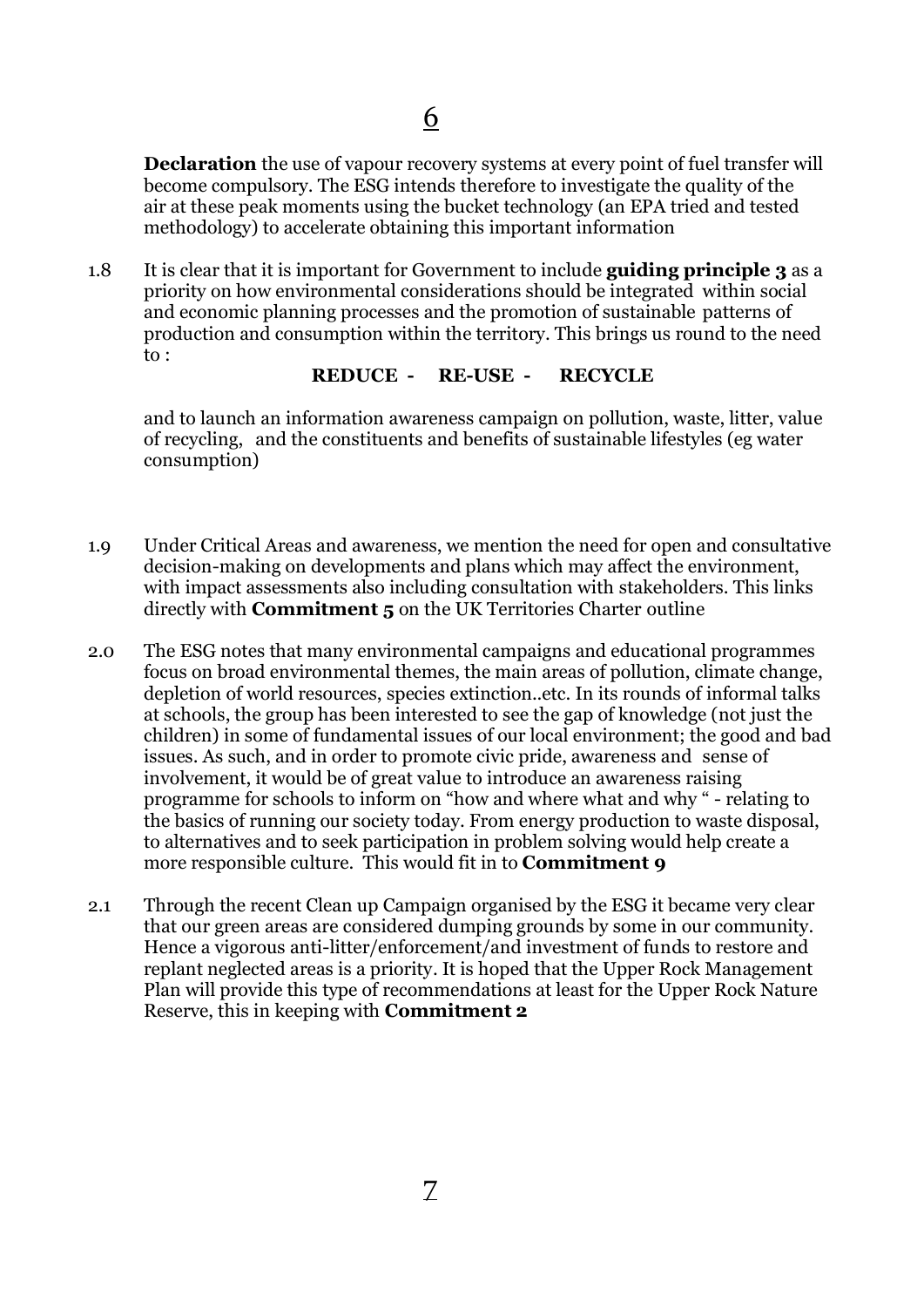# **"Best Available technology" and the "precautionary approach" As per European Directives**

- 2.2 On the issue of our dirty facilities and polluting industries the ESG understands that economic needs have dictated local legislature to some extent in allowing certain impacting activities to continue unabated. However, if Gibraltar is at long last going to embrace ideologies and principles as set out in the Environment Charter it must do so with intentions of carrying these through over a scheduled time-table. This is what the ESG has been asking of Government for some years now
- 2.3 The pursuit of "**best available technology**" and application of the "**precautionary approach**" are two key concepts worthy of consideration when advocating any set of rules or ideologies. In this regard the ESG has been studying and researching alternative energy options for Gibraltar in an attempt to help influence a move away from old technology that is our diesel powered generating stations. ESG's technical advisors do not believe that best available technology is being sought. Another concern is that the public perception of noise and pollution from our facilities does not appear to be shared by those in the industry, who consider that our stations are operating to good standards
- 2.4 The ESG knows that the power stations on Rosia Road (both Civil and Mod) contravene air and noise regulations. The problems are of a very serious nature to the thousands who live in the area adjacent to the dockyard and therefore if any technical solution exists to ameliorate these appalling emissions, it should be implemented. It is believed that noise insulation and filters on the chimneys as available technology could go some way towards reducing impact from these facilities but this is not being pursued

Now that Gibraltar is setting up replacement generating stations for electricity production, it is an ideal time for Government to be looking at all options and consider those put forward by the ESG on gas powered turbines and solar energy. (See also MoD report on renewable energy options for Gibraltar)

2.5 With the precautionary approach (**Principle 15 Rio Dec),** in place this would perhaps flag up a series of considerations before future actions are taken that may cause environmental degradation in any new development or activity. These considerations should be given as much value as the potential economic value it may bring with it in the short term.

The funicular project springs to mind in terms of erring on the safe side and the potential for degrading a pristine green area. In Gibraltar one would also consider the placing of polluting and noisy installations alongside prospective residential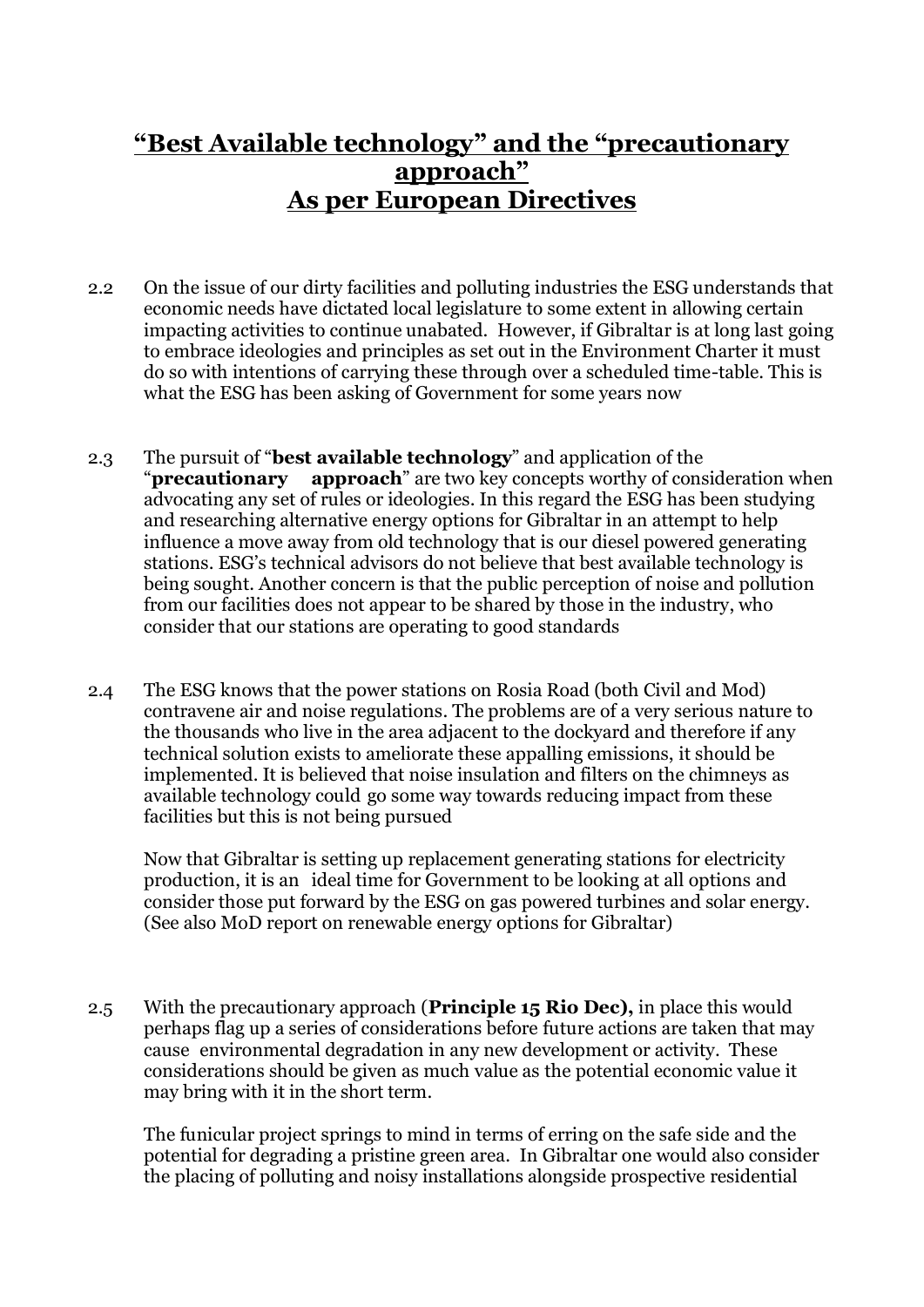development sites to benefit from using the precautionary approach and **await the new development plan that would enable more efficient and holistic planning**

The location of bunkering barges near housing estates and moorings close to shore with the constant fuel emissions permeating the coastal neighbourhoods; the regularity of spray painting undertaken by Cammel Laird with over spray affecting many; lack of adequate disposal of hazardous waste by the same company, asbestos works undertaken with poor information support by the same company; suggests a pattern of economic interests winning time and again over environmental and health considerations